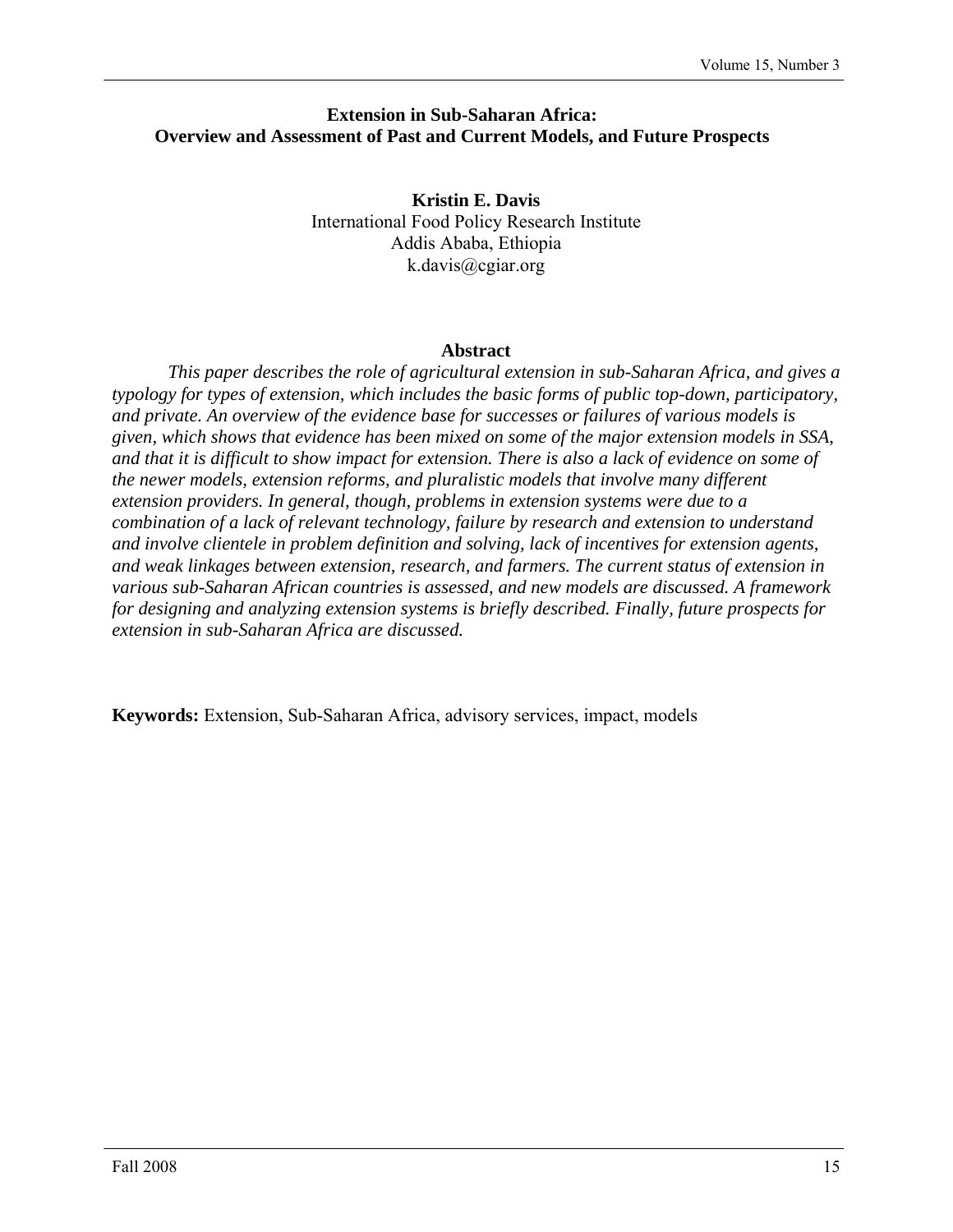# **Introduction**

There are many definitions, philosophies, and approaches to agricultural extension, and the views of what extension is all about have changed over time. Extension originally was conceived as a service to "extend" research-based knowledge to the rural sector to improve the lives of farmers. It thus included components of technology transfer, broader rural development goals, management skills, and non-formal education. The traditional view of extension in Africa was very much focused on increasing production, improving yields, training farmers, and transferring technology. Today's understanding of extension goes beyond technology transfer to facilitation; beyond training to learning, and includes assisting farmer groups to form, dealing with marketing issues, and partnering with a broad range of service providers and other agencies. Thus many people are now using the phrase, "agricultural advisory services," instead of extension (which can imply a top-down approach and may ignore multiple sources of knowledge). This paper will continue to use the term extension with the understanding that it encompasses the broader definition explained above.

Agricultural extension can be defined as the entire set of organizations that support and facilitate people engaged in agricultural production to solve problems and to obtain information, skills, and technologies to improve their livelihoods and well-being (Birner, Davis, Pender, Nkonya, Anandajayasekeram, Ekboir, et al., 2006). This can include different governmental agencies (formerly the main actors in extension), non-governmental organizations (NGOs), producer organizations and other farmer organizations, and private sector actors

including input suppliers, purchasers of agricultural products, training organizations, and media groups (Neuchâtel Group, 1999).

### **Purpose and Objectives**

The purpose of this paper is to give an overview of extension experience in Sub-Saharan Africa (SSA), including a typology of extension models used in SSA and worldwide, evidence of the success or failure of various models or extension in general, assessment of the current status of extension and number of agents in selected African countries, and examples of innovative models in use in SSA extension today. A framework for analyzing extension is discussed, as well as prospects for the future of extension in SSA.

## **Methods and Data Sources**

Data were obtained from document analysis, the Internet, and from a simple survey on extension reforms sent out to selected members of the Sub-Saharan Africa Network for Agricultural Advisory Services (SSANAAS) (now known as the African Forum for Agricultural Advisory Services).

# **Results**

# *Extension Typologies*

There are many models and types of extension activities around the world, and several authors have given typologies of extension, shown here for this illustrative review (Table 1). This paper views extension as generally, but not always, falling into three broad categories: diffusion or government-driven; participatory or demand-driven; and private or supplydriven, with the different systems or models falling under these three overall types. Many extension systems in SSA today are combinations of these broad categories.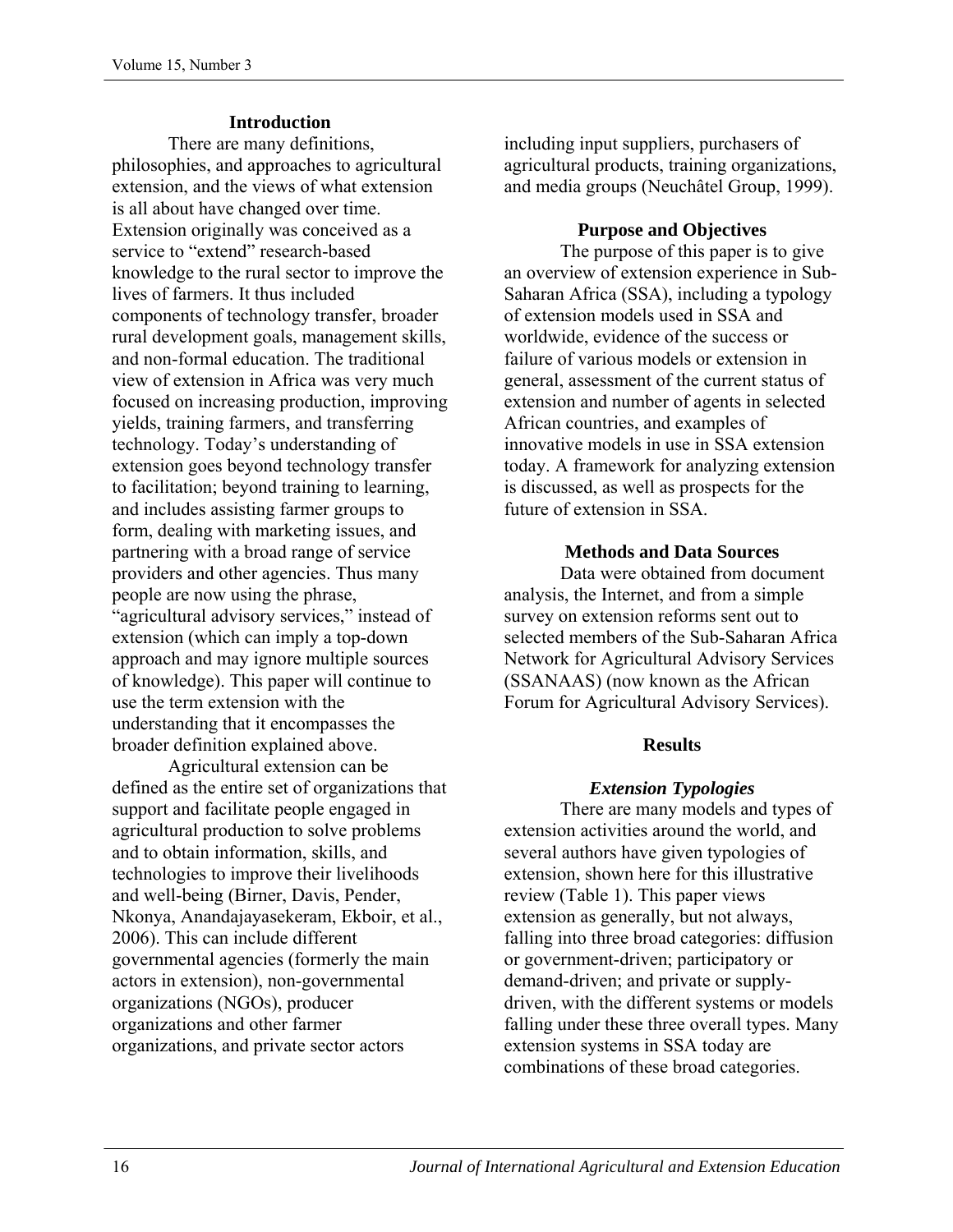# Table 1

| Rivera (1988) |    |                         | Axinn (1998) |                              | Gêmo et al. (2005) |                |
|---------------|----|-------------------------|--------------|------------------------------|--------------------|----------------|
| Top-down      | 1. | Conventional            | 1.           | General agriculture          |                    | 1. Public      |
|               | 2. | Training and visit      | 2.           | Commodity                    |                    | Commodity      |
|               |    | (T&V)                   | 3.           | T&V                          | 3                  | T&V            |
|               | 3. | University              | 4.           | Agricultural                 |                    | NGO            |
|               | 4  | Technical innovation    |              | participatory approach       | 5.                 | Private sector |
|               | 5. | Integrated agricultural | 5.           | Project approach             | 6.                 | Farmer field   |
|               |    | development program     |              | 6. Farming systems           |                    | schools (FFS)  |
| Participatory | Ι. | Farmer information      |              | research and extension       |                    |                |
|               |    | dissemination system    |              | (FSR/E)                      |                    |                |
|               | 2. | Farming system          | 7.           | Cost-sharing                 |                    |                |
|               |    | research-extension      | 8.           | <b>Educational</b> institute |                    |                |
| Contract      | 1. | Commodity               |              | approach                     |                    |                |
| farming       |    | development             |              |                              |                    |                |
|               | 2. | Commodity focused       |              |                              |                    |                |
| Rural         | 1. | Community               |              |                              |                    |                |
| development   |    | development             |              |                              |                    |                |
|               | 2. | Integrated rural        |              |                              |                    |                |
|               |    | development programs    |              |                              |                    |                |
|               | 3. | Animation rurale        |              |                              |                    |                |

# *Typologies of Extension by Various Scholars*

# *Evidence Base for Successes and Failures of Extension Models*

Extension impacts *per se* are very difficult to show, especially in terms of dealing with attribution issues and linking cause and effect quantitatively (Purcell & Anderson, 1997). Many infrastructural variables and other factors affect agricultural performance in complex and contradictory ways and benefits are difficult to quantify (Anderson, 2007; Birkhaeuser, Evenson, & Feder, 1991). Measurement challenges of several types contribute to the difficulty, and questions of representativeness occur in any attempt at grouping.

Other issues that may confound studies include endogeneity in program placement and extension-farmer interactions, selection bias, farmer-to-farmer information flow, and policies that affect various measures such as productivity. Extension as an input is also difficult to measure, and usually proxies are used (Birkhaeuser et al., 1991). Experimental

designs with control groups have been used in a few studies; however, such designs can be problematic. Other problems include the lack of baseline data and the inability to include all contributing variables in production equations. Studies on the training and visit system (T&V) in Burkina Faso and Kenya—which showed high returns to extension (Bindlish & Evenson, 1997) were later criticized for data errors and limitations due to the use of cross-sectional data (Gautam & Anderson, 1999). Thus, some researchers are skeptical of rates of return studies in Sub-Saharan Africa.

In general, extension has been shown to have significant and positive effects on knowledge, adoption, and productivity. Birkhaeuser et al. (1991) reviewed 48 studies of extension, and found that the majority (36) showed significantly positive results. Studies of rates of return to extension (also in the same paper) generally showed very high numbers (between 13- 500%). (But see the above critique of rates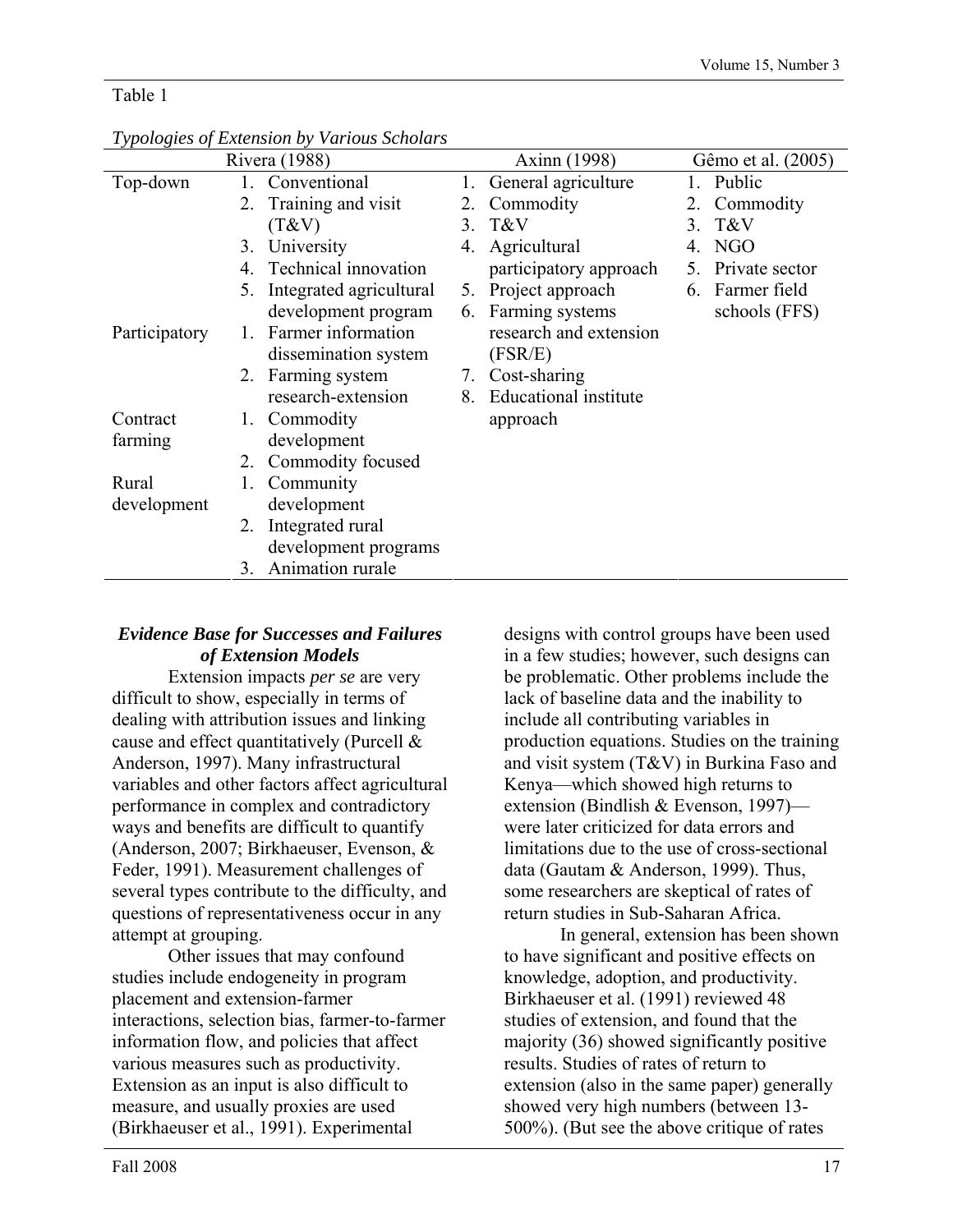of return studies.) This review covered a number of different types of extension models, including T&V, but is somewhat dated.

Evenson (1997) reviewed 57 economic impact studies, including seven African countries (the models used were either T&V or not noted). There was a wide range of impact, from no significant difference to highly significant differences with regard to awareness, adoption, and productivity. The variability in results shows that some programs have been highly effective while others have not been. Finally, results showed that the highest payoffs to extension occurred in developing countries that are catching up with industrialized countries and with farmers who have access to schooling, technology, and extension.

Taking into consideration some of the measurement concerns raised by Birkhaeuser and colleagues, Owens, Hoddinott, and Kinsey (2003) estimated the impact of access to extension services on productivity in Zimbabwe by using longitudinal data and controlling for innate productivity using locality dummies, farm plot characteristics, and farmers' ability. They found that access to one or two visits per year from extension agents raised the value of crop production by about 15%, a statistically significant parameter.

The Integrated Rural Development Project (IRDP) approach was used in many countries, including Kenya and Malawi, starting in the 1970s. IDRP projects (with World Bank support) implemented an integrated extension approach. The IRDP's goals were to address constraints of smallholders by working synergistically in health, nutrition, agriculture, and education. In agriculture, this included inputs such as extension, research, irrigation, credit, roads, water, electricity, and sometimes schools and health centers. The focus was all technical, however, and left out crucial issues such as training, linkages with research, and management. IRDPs'

weaknesses were that they were supplydriven, inflexible, disregarded many institutions (including NGOs), were multisectoral but not holistic, disregarded costrecovery or privatization, had an enclave mentality, and had limited sustainability (Anderson, 2002).

According to a review by the World Bank's Operations Evaluation Department of research and extension investments in the 1980s and 1990s, three out of five extension projects in Africa were "satisfactory," which alluded to how fully the stated objectives were achieved (Purcell & Anderson, 1997). T&V was seen as somewhat satisfactory in Kenya and Somalia. However, Gautam (2000) later instituted a study in Kenya as a result of disagreement on the initially unsatisfactory rating (Gautam & Anderson (1999). In Zimbabwe, a national extension and research project (not T&V) to improve productivity in rural areas via improved incentives for extension staff was as viewed as satisfactory. T&V in Rwanda and Côte d'Ivoire was deemed unsatisfactory.

T&V in particular, and public extension systems in general, came under attack in the 1980s due to the cost of financing coupled with criticisms of irrelevance, inefficiency, ineffectiveness, and lack of equity (Rivera, 2001). In Ethiopia, Dejene (1989) found that the communication system from contact farmers to the rest of the community did not work as expected, and up to 25% of contact farmers did not have the necessary knowledge and skills. In Cameroon, Tchouama and Steele (1997) found that only 30% of respondents had contact with the extension agent, and furthermore had difficulty applying the recommendations. In Nigeria, extension agents lacked communication skills, transportation, and faced cultural barriers (Asiabaka & Bamisile, 1992).

The Bindlish and Evenson (1997) study showed that the T&V management system made extension more effective, led to agricultural growth, and realized high rates of return. However, in Kenya, Gautam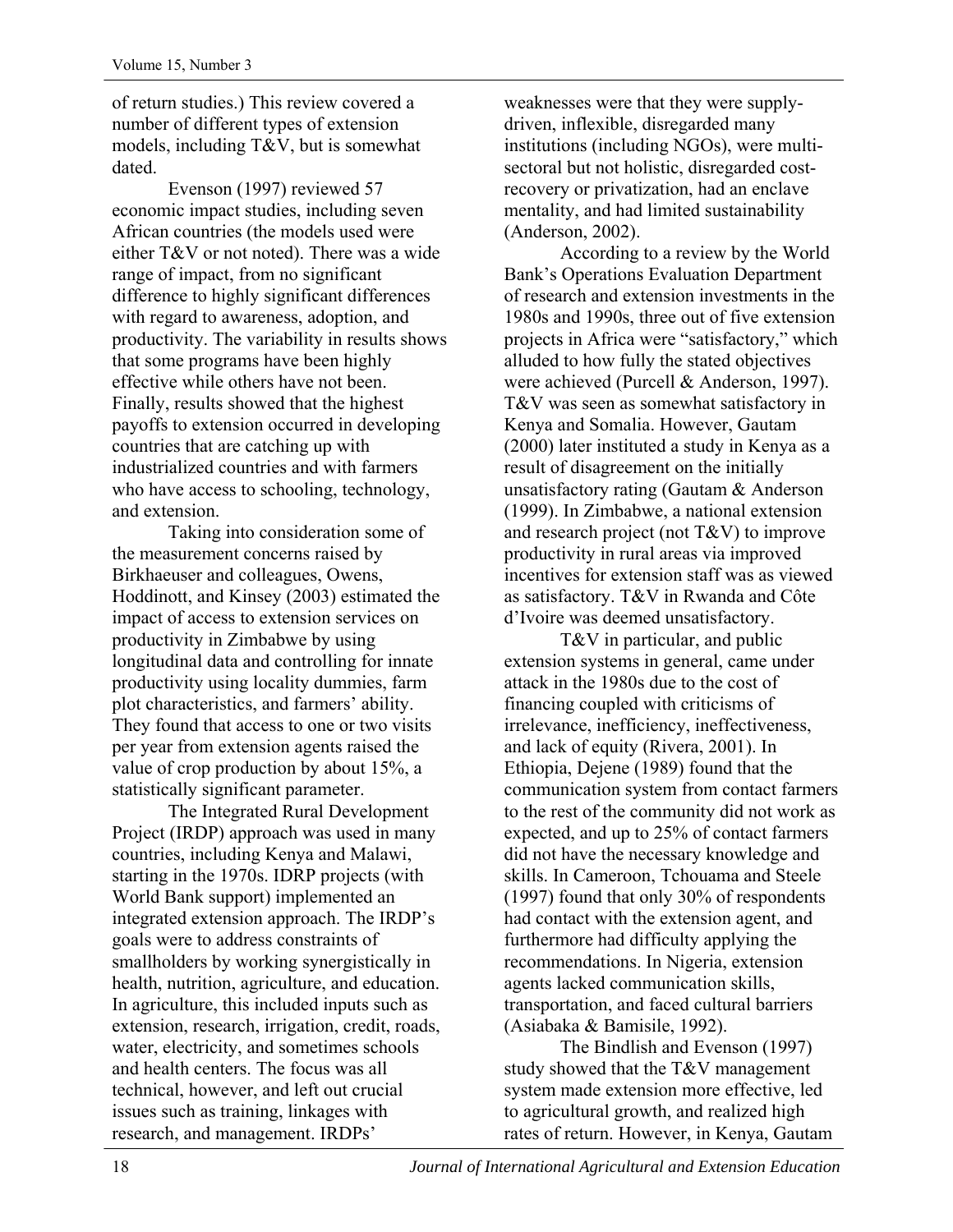(2000) later found that although T&V had some benefits in terms of staff training, increased geographical coverage, and improved linkages with research, overall the system was inefficient, ineffective, and not financially sustainable.

Initially promoted by the World Bank, T&V has since been criticized within the Bank (Anderson, Feder, & Ganguly, 2006) and others, and is referred to tonguein-cheek by terms such as "talk and vanish" and "tragic and vain" (Axinn, 1988). Despite the yield increases, the program was not sustainable, and left many countries saddled with huge debts. T&V has shown to be more successful in Asia, where there is more homogeneity within farming systems and higher capacity among agents and farmers. The T&V system was also more successful in promoting very specific packages (where they were suitable). However, the problem is that a tight management system and close control of "messages" does not constitute relevance for the clients.

These problems noted above have led to the reforms of many extension systems, including privatization, decentralization, outsourcing, and participatory or demand-driven aspects. Certain reforms have been formally and informally evaluated. Problems encountered with decentralized extension included use of extension agents for non-extension purposes, lack of financial sustainability, and difficulties in linking to research (Anderson & Feder, 2004). In general, participatory reforms have been seen as promising, while fee-for service has not been well taken up in the few low-income countries where it has been attempted. However, in general, most extension reforms have yet to be evaluated as to their effectiveness.

Farmer field schools (FFS) (a model or an approach of extension education) have been a recent topic of debate as to their impact in SSA and elsewhere (Davis, 2006; Gallagher, Braun, & Duveskog, in press). Although many positive reports exist on the

benefits of the FFS approach, some studies have called into question their overall impact and financial sustainability. Farmer field schools have shown remarkable impact in terms of pesticide reduction, increases in productivity, knowledge gain among farmers, and empowerment. However, these effects have been generally confined to the most directly-engaged farmers, rather than demonstrating adequate capacity for scaling up for greater impact. The FFS themselves are undergoing reforms to address these issues, such as becoming self-financed (Khisa, 2007). However, some studies do show that FFS has limited or no effect on economic performance, the environment and human health, and farmer-to-farmer dissemination of information and technologies. For a review of impact evaluations of FFS, please see van den Berg and Jiggins (2007), who conclude that there was substantial immediate and developmental impact for participation in FFS.

Several reviews have been conducted of Ethiopia's Participatory Demonstration and Training Extension System (PADETES), based on Sasakawa Global 2000's (SG-2000) approach to extension that uses demonstration plots and links technologies to inputs through a package deal. Although 55% of respondents used the package, a good number of farmers later abandoned package components such as fertilizer or improved seed (Bekele, Anandajayasekeram, & Kisamba-Mugerwa, 2006). Extension workers saw their role mostly as distributors of fertilizer and credit rather than technical advisors. Other researchers found that agricultural extension, as well as other rural services, contributed significantly to agricultural productivity in Ethiopia (Ayele, Alemu, & Kelemework, 2005).

After initial (and favorable) qualitative reviews, Benin, Nkonya, Okecho, Pender, Nahdy, Mugarura, et al. (2005) conducted a quantitative assessment of Uganda's decentralized, market-oriented,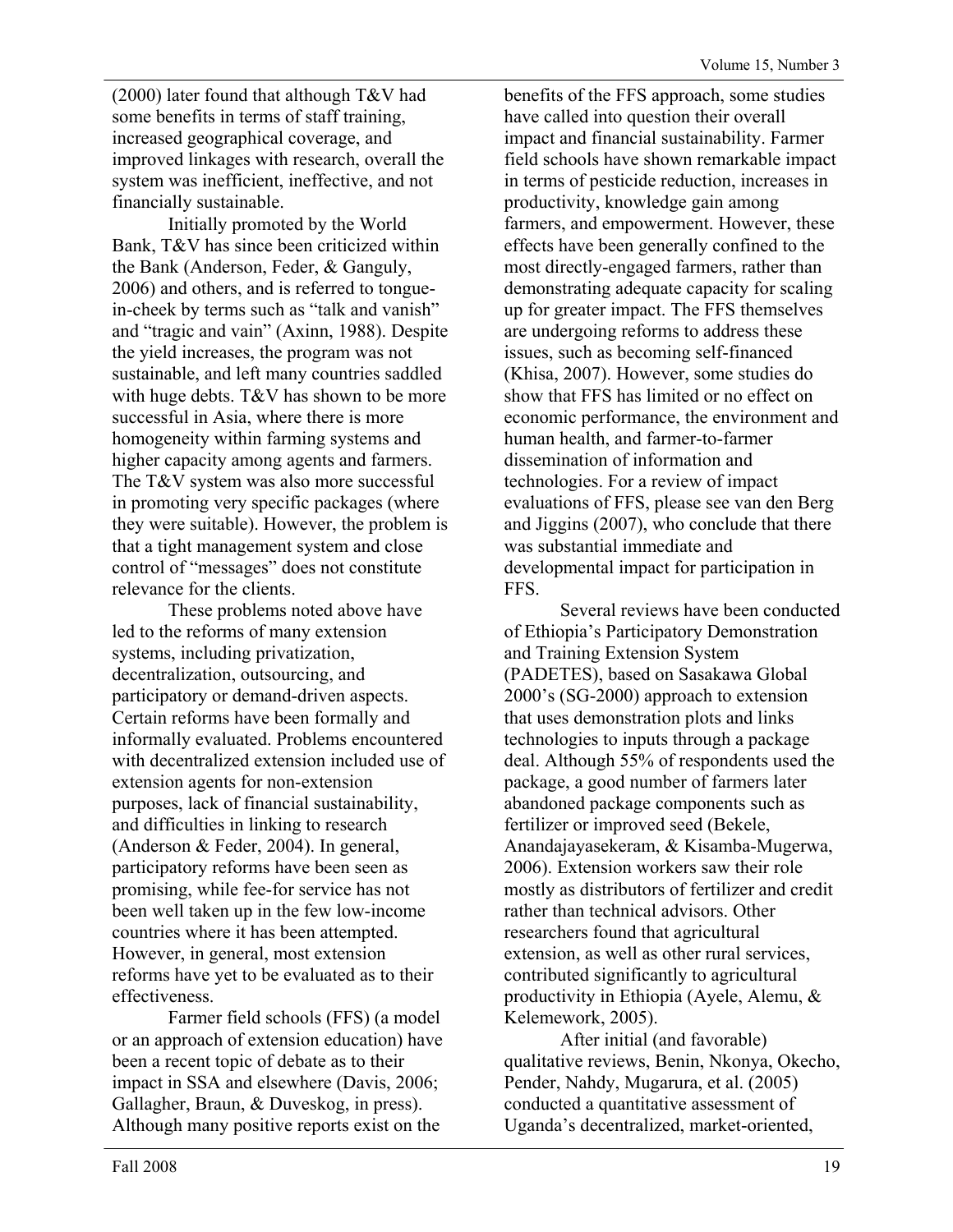farmer-centered National Agricultural Advisory Services (NAADS) in 2005. The study showed that NAADS had positive impacts on farm income and availability and quality of services. However, there was no significant difference in yield growth between NAADS and non-NAADS areas for most crops. At the same time, farmers in the NAADS areas did show less decline in income than in other areas due to adverse climactic conditions during that time. Shortage and timeliness of inputs were other problems in NAADS. A forthcoming piece on NAADS shows that there is a strong knowledge effect but that it does not translate into measurable productivity and income effects (reviewed in Anderson, 2007).

Kenya's National Agriculture and Livestock Extension Programme (NALEP) was started in 2000. The NALEP approach, supported in part by Sida, focuses on stakeholder inclusion, bottom-up planning, and farmer common interest groups (CIGs) in focal areas. The first phase ran five years, and was evaluated in 2006 (Cueller, Hedland, Mbai, & Mwangi, 2006). Data were collected from project documents and interviews with farmers. The analysis shows that 80% of respondents said that the program offered new opportunities, and 70% said that they viewed farming as a business as a result of NALEP. Regarding sustainability, 70% of respondents claimed that NALEP assisted them to gain profits from their farms.

Finally, a study on the impact of extension in Mozambique showed that public and private extension had a statistically significant positive effect on rural livelihoods (ECON Analysis, 2005). Extension in Mozambique mainly focuses on introducing new varieties, promoting natural pesticides, and promoting commercialization. The study showed that access to extension increased farm production by 8.4%. Because only 13% of the rural population lived in villages with extension offices, one policy implication

was the need to significantly extend coverage (and quality) of extension.

In summary, this review shows that evidence has been mixed on some of the major extension models in SSA, and that it is difficult to show impact for extension. There is also a lack of evidence of impact on some of the newer models, extension reforms, and pluralistic models that involve many different extension providers. In general, though, problems in extension systems were due to a combination of a lack of relevant technology, failure by research and extension to understand and involve clientele in problem definition and solving, lack of incentives for extension agents, and weak linkages among extension, research, and farmers.

Due to these complications, researchers at the International Food Policy Research Institute put together a framework for designing and analyzing extension (Birner, et al. 2006). The framework focuses on (a) the design elements of a system of extension—governance structures, capacity and management, and advisory methods and their comparative advantages and disadvantages under different frame conditions; (b) performance measurement and quality management in the provision of agricultural advisory services; and (c) impact assessment with regard to multiple goals as well as assessment of the costs and the benefits of different ways of providing and financing extension. The framework and indeed, this paper—call for a move from "best practice"—imported standardized models—to "best fit"—where locationspecific, participatory, sustainable, "smart" models are used.

# *Current Status of Extension in SSA*

The failure of many of these extension models to meet their goals effectively, coupled with limited budgets for supporting public extension, has led to the implementation of reforms in most SSA countries. Most African countries today are thus experimenting with reforms to existing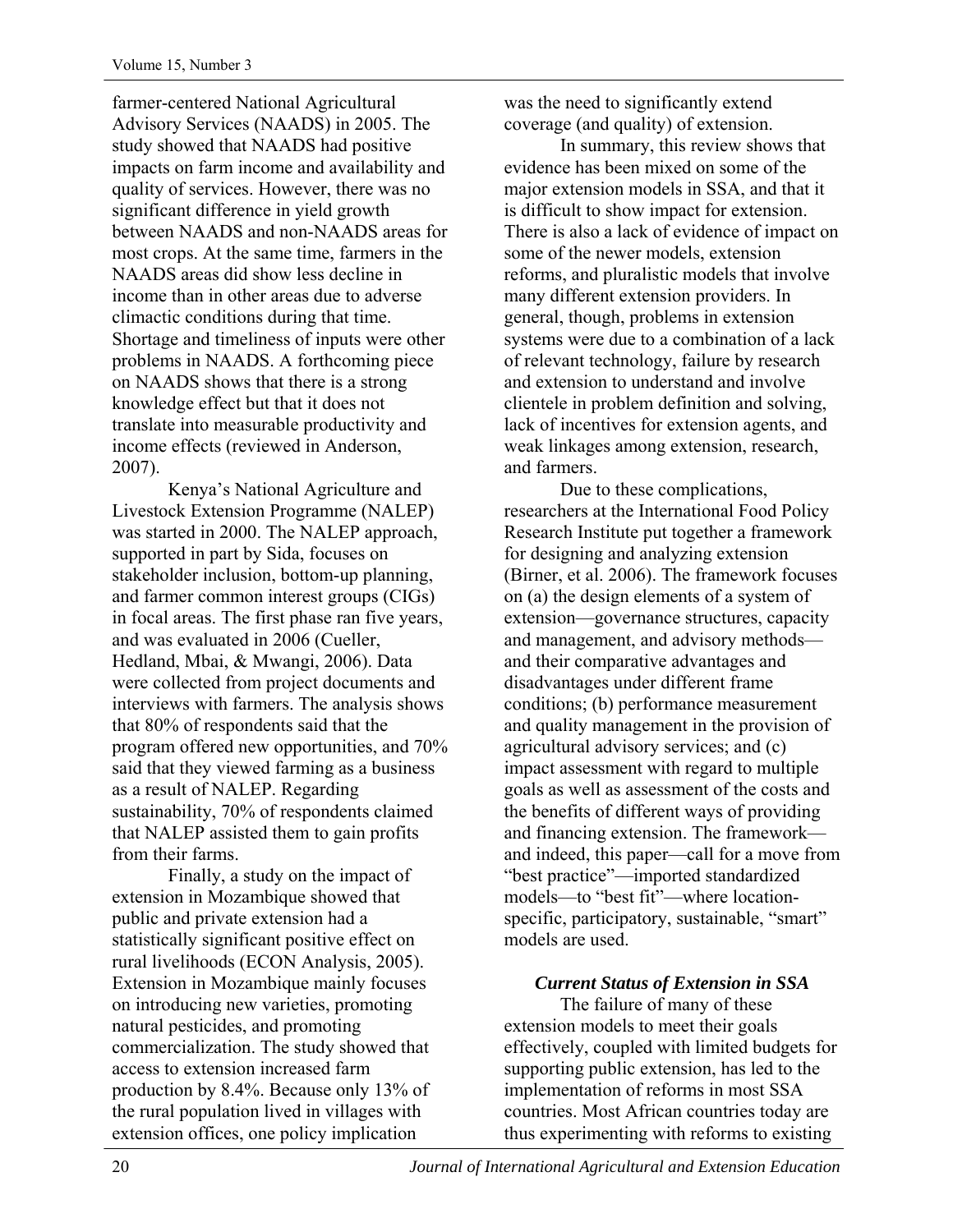extension systems. For instance, Ghana modified their extension system in 2003, based upon a 1997 policy to decentralize (Anderson, 2007). However, such modifications take a long time; hence, there is no information on its success.

Existing models are typically a general or modified T&V model housed in the Ministry of Agriculture, although many countries are using multiple models with pluralistic service providers (e.g., Nigeria; see Oladele, Koyoma, & Sakagami (2004)). Sasakawa Global 2000) works closely with extension and is currently working in Ethiopia, Mali, Nigeria, and Uganda. The SG-2000 program first searches for a pool of appropriate technology to be transferred and then works closely with the government using national extension workers.

These reforms are not changing the system used so much as the approaches within the system. Reforms include use of pluralistic extension providers and approaches, decentralization/devolution, privatization, contracting in and out, costsharing, demand-driven/participatory approaches, fee-for service, and use of information and communication technologies (ICTs). Qamar (2005) has developed a guide for policy makers for reforming extension systems.

Several systems provide for competition among extension providers, allowing for great accountability to farmers who can at times both hire and fire them. The NAADS approach has a certain competitive element, as do some FFS, where farmers have power to "fire" the extension agent if they are not pleased with the service.

Many countries are committed to participatory and pluralistic extension systems. How that takes place, however, is another matter. The increasing number of players and stakeholders makes the issues of coordination and regulation crucial, and underlines the need for the government to remain involved in extension. This includes ensuring food security, regulating food

quality and safety, and environmental conservation, among others (Rivera & Alex, 2004).

According to Sasakawa Global 2000, there are about 150,000 extension workers in Sub-Saharan Africa from the private, public, and civil society sector. However, Swanson, Farmer, and Bahal (1990) reported that there are 58,958 extension workers in Africa, based on a survey done for FAO in the late 1980s. Data collected by the author supplement this information (Table 2).

It is apparent that little is known about the capacity, quality of service, and performance of extensions systems in SSA. This type of information is urgently needed to assess the strengths, weaknesses, and performance of extension, and to strengthen it to reduce rural poverty and to improve rural livelihoods. Unfortunately, despite calls for it, there has not been enough commitment to collecting these types of data on a regular basis.

# *Innovative Extension Approaches*

Following the above review of the current status of extension in SSA, we move now into details of specific innovative approaches in use in SSA and elsewhere today.

*Fee-for-service* extension is provided for by the public (or another sector) and paid for by the farmers (Anderson & Feder, 2005). Small groups of farmers usually contract the services. This arrangement allows clientele to "vote" on programs and program scale by paying for them (Hanson & Just, 2001). Most of the examples of this model come from developed countries, such as New Zealand, which is completely privatized. In addition to providing feedback, fee-for-service also can provide additional sources of revenue to public extension. It is suitable for rival and excludable products. Hanson and Just argue that universal paid extension is not in the public interest, but that there is an optimal mix of public, private, and paid extension. A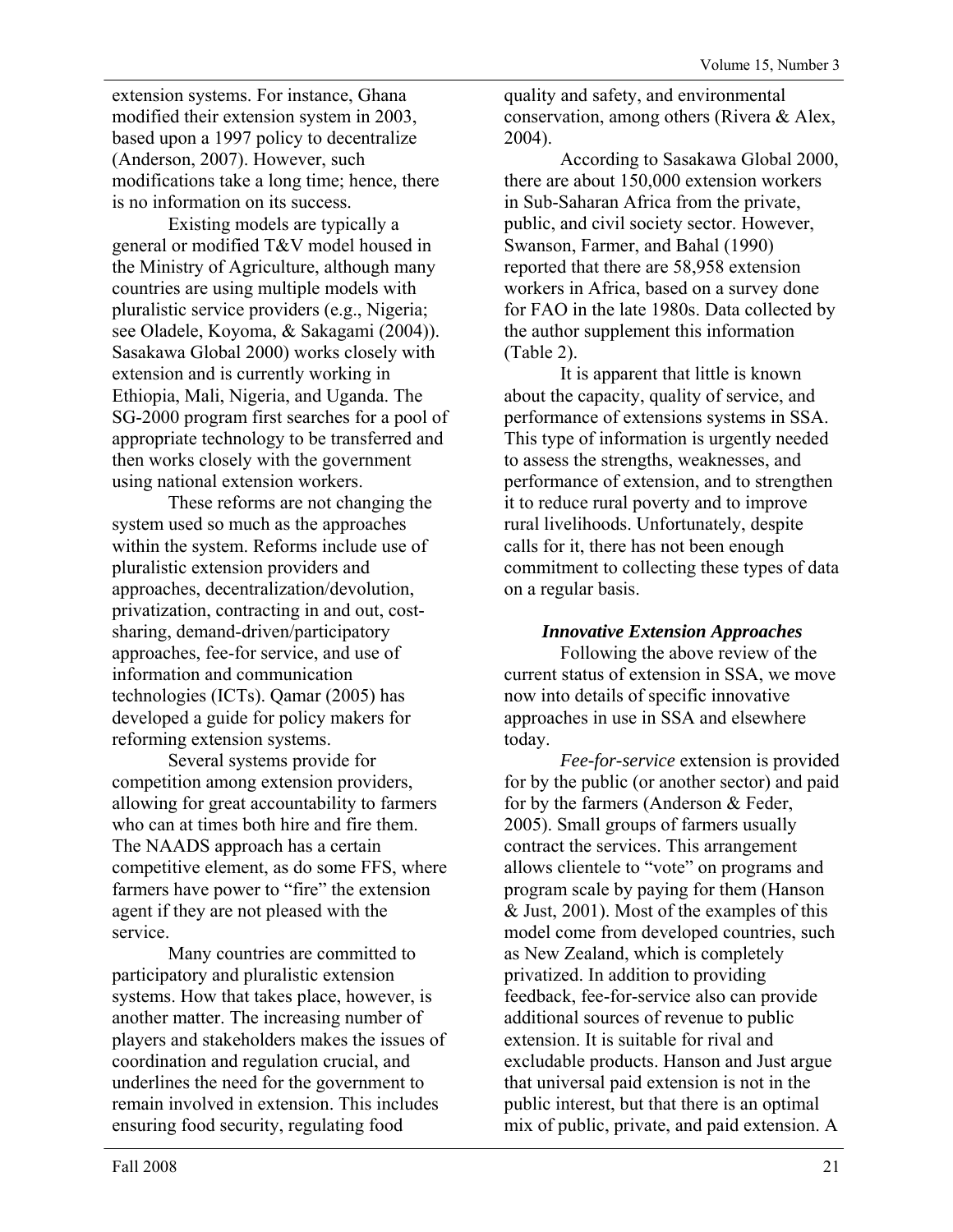problem with this type of extension service is that non-commercialized farmers may purchase fewer services (Anderson & Feder, 2005). One solution to this is to stratify

farmers, allowing the commercial farmers to purchase services while smaller, poorer farmers are serviced by public extension.

Table 2

| Country               | Current Model(s)                                                                                                                                                                                                           |
|-----------------------|----------------------------------------------------------------------------------------------------------------------------------------------------------------------------------------------------------------------------|
| Angola                | Rural Development and Extension Programme; FFS                                                                                                                                                                             |
| Benin                 | Participatory management approach; decentralized model; FFS                                                                                                                                                                |
| <b>Burkina Faso</b>   | <b>FFS</b>                                                                                                                                                                                                                 |
| Cameroon              | National Agricultural Extension and Research Program Support Project;<br><b>FFS</b>                                                                                                                                        |
| Ethiopia $(65,000^a)$ | Model based on SG-2000 approach: Participatory Demonstration and<br>Training Extension System; FFS                                                                                                                         |
| Ghana                 | Unified Extension System (modified T&V); pluralistic with NGOs and<br>private companies part of the national extension system; decentralized;<br><b>FFS</b>                                                                |
| Kenya                 | Pluralistic system including public, private, NGOs; FFS; stakeholder<br>approach (NALEP): sector-wide, focal area, demand-driven, group-<br>based approach                                                                 |
| Malawi                | Pluralistic, demand-driven, decentralized; "one village one product;"<br><b>FFS</b>                                                                                                                                        |
| Mali                  | Modified T&V both private and parastatal services for cotton; FFS; SG-<br>2000                                                                                                                                             |
| Mozambique $(1,068)$  | Government-led pluralistic extension; FFS                                                                                                                                                                                  |
| Nigeria $(5,252)$     | FFS; participatory; SG-2000                                                                                                                                                                                                |
| Rwanda (500)          | Participative, pluralistic, specialized, bottom-up approach; FFS                                                                                                                                                           |
| Senegal               | FFS; government-led demand-driven and pluralistic system; FFS                                                                                                                                                              |
| Tanzania (7,000)      | FFS; group-based approach; SG-2000; modified FSRE from Sokoine<br>University of Agriculture's Centre for Sustainable Rural Development;<br>private extension; decentralized Participatory District Extension;<br>pluralism |
| Uganda                | Pluralistic; National Agricultural Advisory Services (NAADS) is<br>demand-driven, client-oriented, and farmer-led; SG-2000; FFS                                                                                            |
| Zambia                | Participatory Extension Approach; FFS                                                                                                                                                                                      |

*Extension Models and Numbers of Agents in Selected SSA Countries* 

Note. <sup>a</sup> Ethiopia has dramatically increased the number of extension agents from approximately 15,000 to about 65,000 in the past couple of years as part of a major capacity building effort (Ministry of Agriculture and Rural Development, 2007).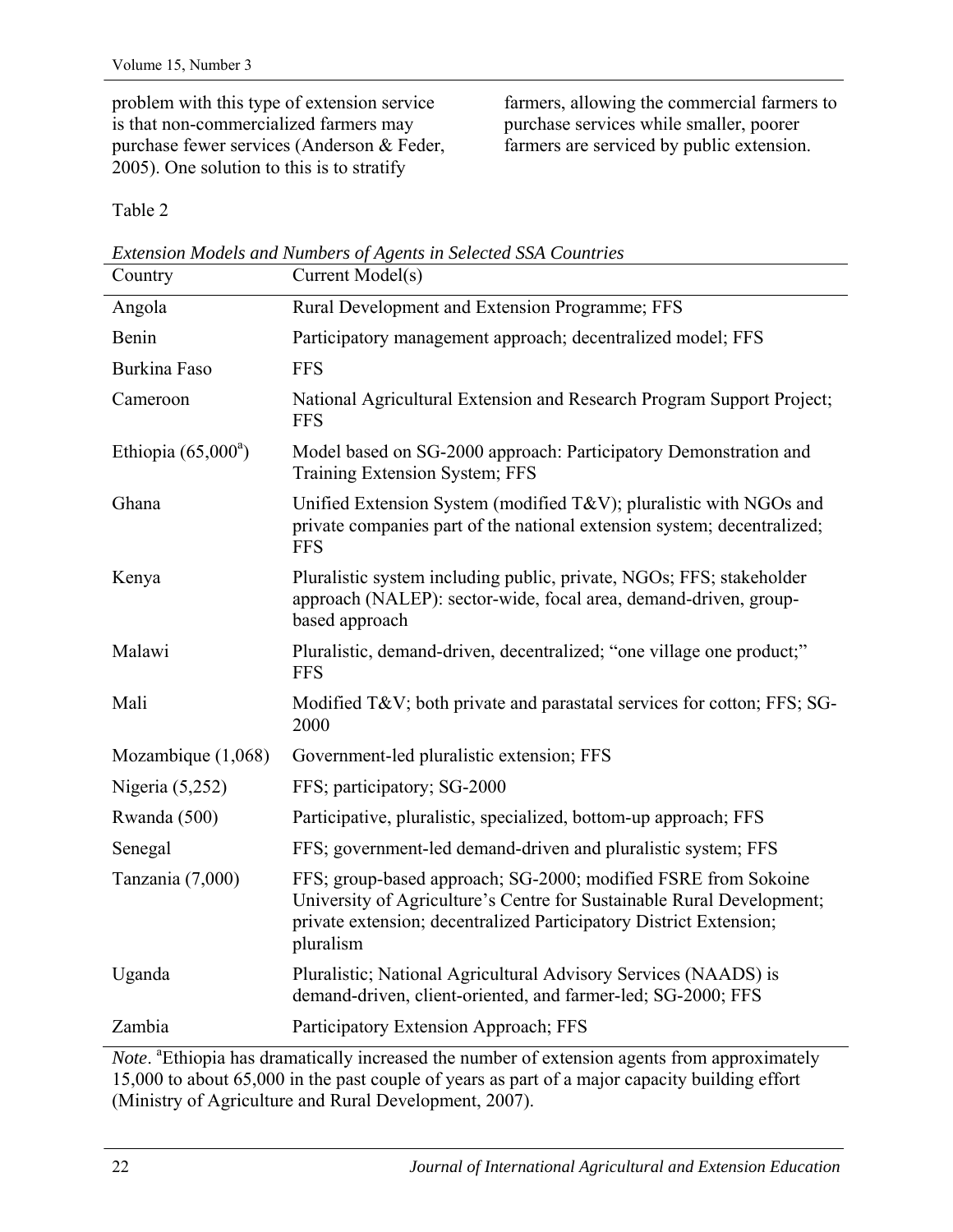In Uganda, the government has been implementing the Plan for the Modernization of Agriculture. One component created in 2001 is the NAADS program mentioned above, which has the goal of increasing market-oriented production through empowering farmers to demand and control extension services. NAADS is an innovative public-private extension approach. The main components of NAADS include decentralization, outsourcing, farmer empowerment, market orientation, and cost-recovery (Anderson, 2007).

*Farmer field schools* were introduced into Sub-Saharan African in the mid-1990s. They are in place in at least 27 SSA countries (Braun, Jiggins, Roling, van den Berg & Snijders, 2005). FFS came from Asia, where they were developed to promote integrated pest management programs. In Africa, FFS are being used for a variety of activities, including food security, animal husbandry, and soil and water conservation. They are even moving beyond agriculture into health (HIV/AIDS) and other relevant rural topics.

FFS are a participatory method of learning, technology development, and dissemination based on adult-learning principles such as experiential learning. Groups of 20-25 farmers typically meet weekly in an informal setting in their own environment with a facilitator. The defining characteristics of FFS include discovery learning, farmer experimentation, and group action. The approach is an interactive and practical method of training, and empowers farmers to be their own technical experts on major aspects of their farming systems. Farmers are facilitated to conduct their own research, diagnose and test problems, and come up with solutions. Both to ensure sustainability and to enhance the sense of ownership and responsibility, FFS programs are encouraging cost sharing. In East Africa, self-financed and semi-self-financed schools are in place, and schools use commercial plots to repay loans to operate the schools.

Group members may also cover the cost of travel of the extension staff.

As with many models worldwide, there has not been enough effort to provide hard evidence on the effectiveness of FFS. Most FFS programs rely on *ex post* evaluations, which are not able to provide rigorous results as to how the program compares to alternative programs or to the counterfactual situation of having no FFS. If there are data, they often remain in project documents and other grey literature, and the information is not available to stakeholders who could provide peer review and validation of the methods and results. Future studies would be aided by collecting baseline data, obtaining panel data, and using experimental designs.

A related concept to FFS is the *farmer study circles*. Study circles, much more informal than FFS, provide opportunities for group exploration and learning, to gain knowledge on whatever topic members decide. A group of people meet regularly, with no external "expert" (although resource persons may be called in or facilitators may guide the groups). Study circles allow a forum for people to learn and solve their own problems. The Swedish Cooperative Centre focuses on human rights, improved livelihoods, and increased incomes, and has developed at least 68 different study circle guides in SSA for issues ranging from crops to HIV/AIDS (www.sccportal.org). To date, an inventory has been conducted, but there have been no studies looking at the effectiveness or impact of study circles (Torsten Andersson, personal communication, 19 April 2007).

Other innovative methods are related to the rapidly-expanding *information and communications technology* sector. Although ICTs are used in extension in countries such as China, India, and Chile, Africa has lagged behind in harnessing ICT potential for extension and other rural development issues. However, some examples exist; for instance, in Kenya and Uganda, mobile phone services provide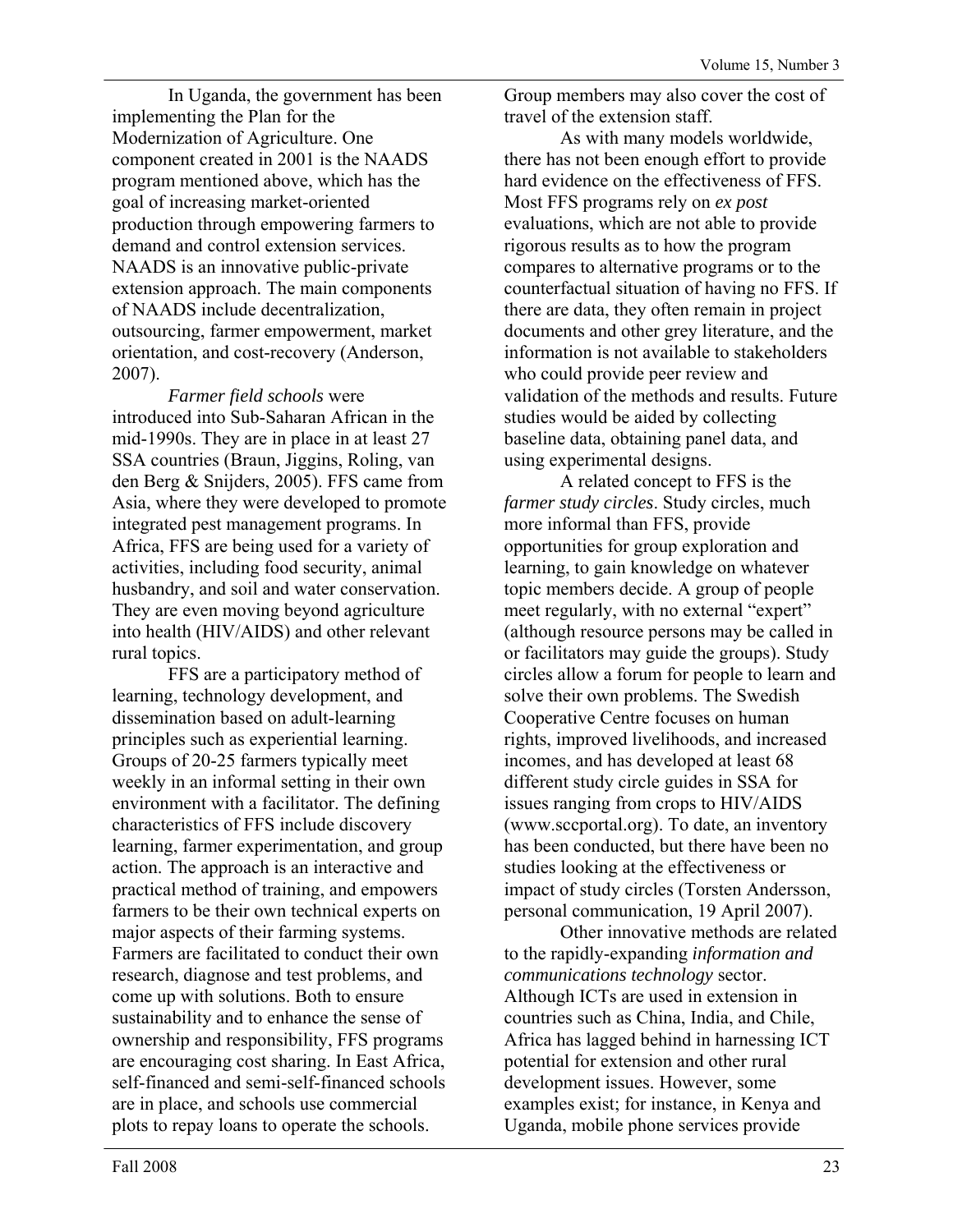cheap messages about crop price information via text messaging. In Tanzania, there are "market spies," farmers who visit local markets and remain in contact with the village using mobile phones.

An Indian decentralized marketdriven extension model that may provide insights for extension in SSA is the *Agricultural Technology Management Agency (ATMA) Model*, an attempt to increase farm income and rural employment (Singh, Swanson, & Singh, 2006). ATMA is meant to integrate extension programs across line departments, link research and extension, and use bottom-up planning procedures. Many judge it as a successful model of extension reform (Anderson, 2007). The authors outline four axioms essential to market-driven extension. These are (a) Don't encourage farmers to produce without a market; (b) Use products that are easily transported; (c) Pay attention to agroecological conditions for crops; and (d) Diversify crops to avoid saturation.

There are also several innovative approaches in *financing* extension services. The creation of a Trust Fund (Ghana) and Basket Funding (Tanzania) allows for the pooling of funds and distribution to endusers based on demand. In both cases, stakeholder forums consisting of farmer groups bring together concerns for required services from either public or private bodies. Under the system, farmers are empowered to identify and use selected qualified service providers (Government of Kenya, 2005). Other potential methods include levies on export commodities, community-driven development funds (Guinea and Kenya), and contracting by the government (Mozambique) (Alex, Byerlee, Helene-Collion, & Rivera, 2004).

Furthermore, financing can come through decentralization, involvement of farmers' associations and NGOs, contracting-out of extension services, public-private partnerships, privatization, and embedding advisory services in other types of contracts (Anderson, 2007). More information can also be found in the Agriculture Investment Sourcebook's Module 3 (World Bank, 2005).

# *Future Prospects for Extension in SSA*

This paper has shown that there is a wide variety of extension approaches and reforms in SSA today. Different programs have diverse goals and thus differing strengths and weaknesses. For instance, T&V, although financially unsustainable, proved effective in training agents and improving the management of the overall system. The PADETES/SG-2000 type of model in Ethiopia has proved effective in getting large numbers of farmers to adopt technology packages for maize. Farmer field school models have proven very effective at strengthening farmers' capacity and empowering rural people.

Based on the current status of extension in SSA, it appears that pluralism is the future of extension in SSA, with a greater emphasis on demand-driven, participatory programs. Extension will have a greater focus on facilitation and access to markets through farmer group formation and ICTs. See Table 3 for various approaches and where they may work the best.

Because of the diversity of approaches (which mirrors the diversity in rural areas), extension agents in SSA (public, private, and civil society) will need special skills that go beyond the basic technical skills. Agents will need skills in group dynamics, marketing, and ICTs. More than ever, he or she will need to be a skilled technician who also is a broker of sorts, being able to connect farmers in their areas to markets and other institutions that are demanded by farmers.

### **Conclusions**

It is important to understand the experience of different countries and different extension models to develop and implement more effective models for Sub-Saharan Africa countries. There is very little information in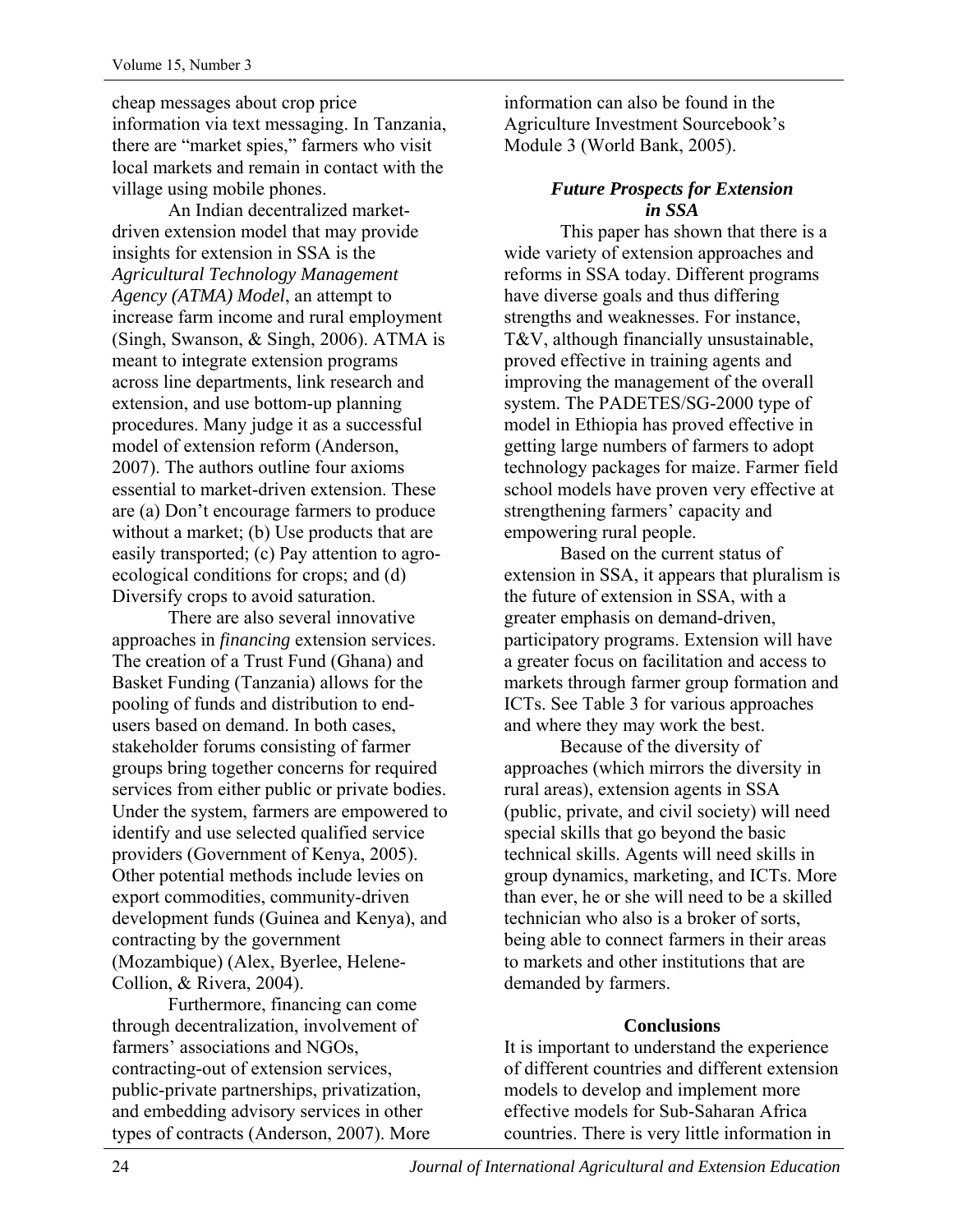the literature on current models and the number of public, private, and third sector extension agents on the ground. Data are also lacking to show the capacity and performance of various extension systems. This paper attempts to document past and present extension models, reforms, and numbers of extension agents. It then gives prospects for what the future extension models and extension agents in SSA will be like.

Unfortunately, there is no "best practice" for modifying extension programs, a magic model that can be standardized and implemented anywhere. This had been tried with Integrated Rural Development Programs, training and visit extension, and to a certain extent, farmer field schools. However, there are many good models with useful features that, when implemented in a flexible, participatory, and sustainable ("smart") way that meets the unique frame conditions of different countries and farming systems, can lead to improved extension

performance and positive impact that policymakers are looking for in Sub-Saharan Africa. Promising models include the farmer field school approach; the Indian ATMA market-driven approach; and pluralistic, demand-driven models that incorporate the use of information and communication technologies.

This paper has described the role of extension in Sub-Saharan Africa, and given a typology for types of extension, which includes the basic forms of public top-down, participatory, and private. An overview of the evidence base for successes or failures of various models was given. The current status of extension in various Sub-Saharan African countries was assessed, and new models were discussed. A framework for designing and analyzing extension systems was briefly described. Finally, prospects for the future of extension in SSA were discussed.

# Table 3

| Extension Tippi ouches una 1 otentials for Saccess |                                                                                                                                                                                |  |  |  |
|----------------------------------------------------|--------------------------------------------------------------------------------------------------------------------------------------------------------------------------------|--|--|--|
| Approach                                           | Where does it work?                                                                                                                                                            |  |  |  |
| Fee-for-service                                    | High potential areas; capable public, private, and civil society providers                                                                                                     |  |  |  |
| T&V                                                | Homogeneous areas; hierarchal and structured systems                                                                                                                           |  |  |  |
| <b>NAADS</b>                                       | Available markets and market infrastructure; capable public, private, and civil<br>society providers; decentralized systems; ability of farmers to pay; high social<br>capital |  |  |  |
| <b>FFS</b>                                         | High social capital; capable extension agents                                                                                                                                  |  |  |  |
| <b>ATMA</b>                                        | Available markets; capable research, extension, and other technical<br>backstoppers; decentralized system; strong links between line departments                               |  |  |  |
| <b>PADETES</b>                                     | Hierarchal and structured systems                                                                                                                                              |  |  |  |
| <b>ICTs</b>                                        | ICT infrastructure; enabling policy environment (e.g. low taxes on mobile<br>phone usage)                                                                                      |  |  |  |
| <b>NALEP</b>                                       | High social capital; available markets and market infrastructure                                                                                                               |  |  |  |

#### *Extension Approaches and Potentials for Success*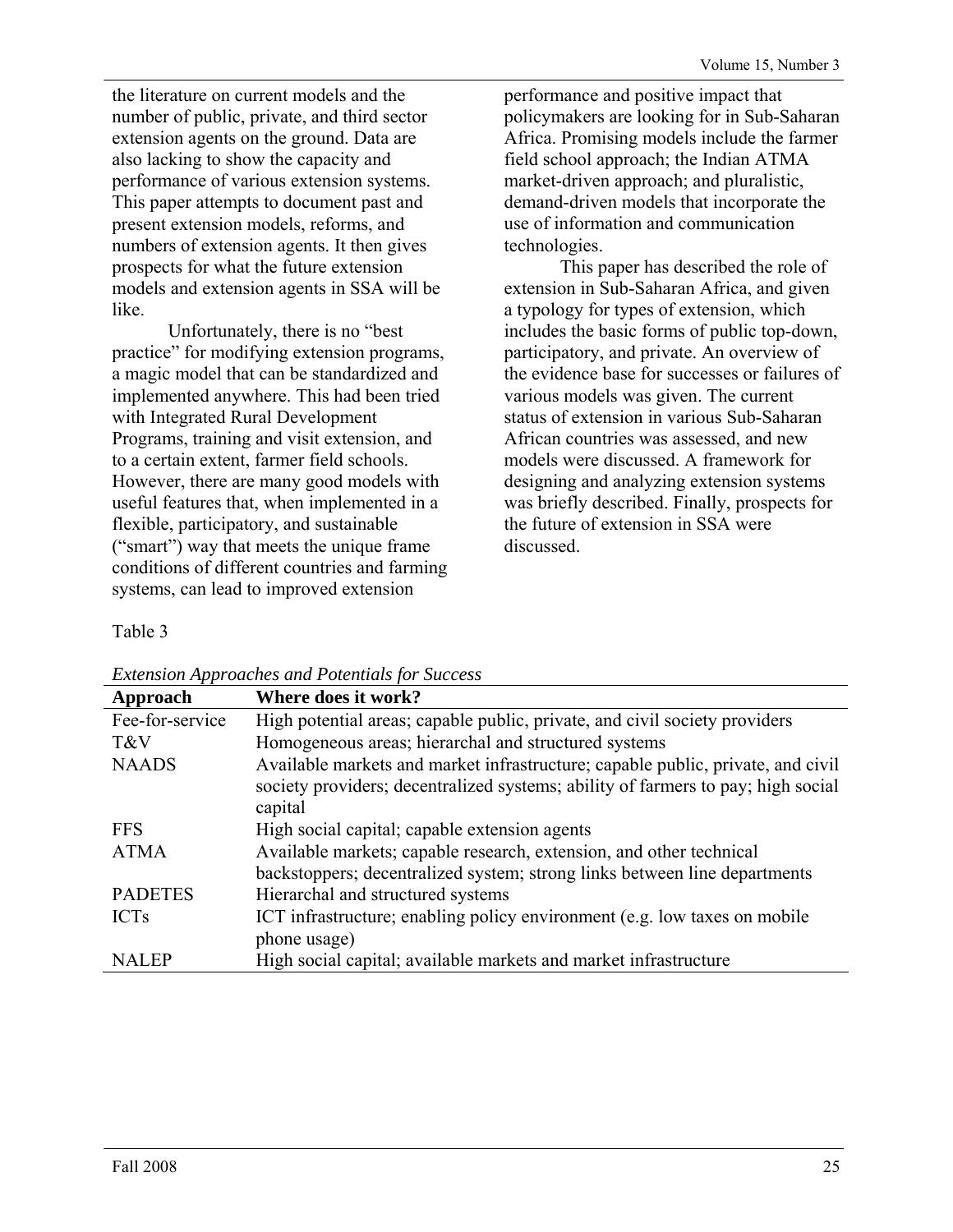# **References**

- Anderson, J. R. (2007). *Agricultural advisory services*. Background paper for *World Development Report 2008*, Agriculture for Development. Washington, DC: The World Bank.
- Alex, G., Byerlee, D., Helene-Collion, M., & Rivera, W. (2004). *Extension and rural development: Converging views on institutional approaches*. Agriculture and Rural Development Discussion Paper 4. Washington, DC: World Bank.
- Anderson, J. R. (2001). Relationship between ecosystem health and economic development: Rural vision to action, In D. Rapport, W. Lasley, D. Rolston, C. Qualset and A. Damania (eds.), *Managing for Healthy Ecosystems,* 299-311. Boca Raton: CRC/Lewis.
- Anderson, J. R. (2002). *Ecosystem health and economic development: Rural vision to action.* Rural Development Department, World Bank, Washington, DC, U.S.A.
- Anderson, J. R., & Feder, G. (2004). Agricultural extension: Good intentions and hard realities. The *World Bank Research Observer 19*(1), 41-60.
- Anderson, J. R., Feder, G., & Ganguly, S. (2006). The rise and fall of Training and Visit extension: An Asian minidrama with an African epilogue, in A.W. Van den Ban and R. K. Samanta (eds.) *Changing roles of agricultural extension in Asian nations,* pp. 149-174. New Delhi: B.R. Publishing Corporation.
- Asiabaka, C. C., & Bamisile, A. I. (1992). Evaluation of constraints affecting the performance of extension agents in the Lagos State Agricultural Development Project in Nigeria. *Tropical Science 32,* 421-428.
- Axinn, G. H. (1998). *Guide on alternative extension approaches*. Agricultural Education and extension Service, Human Resources, Institutions and Agrarian Reform Division. Rome: Food and Agriculture Organization of the United Nations.
- Axinn, G. H. (1988). T&V (tragic and vain) extension? INTERPAKS EXCHANGE. *International Agriculture 5*(3). Urbana: College of Agriculture, University of Illinois at Urbana-Champaign.
- Ayele, G., Alemu, D., & Kelemework, F. (2005). *The provisions of rural services in Ethiopia: Characterization, impacts, and farmers' priorities*. Unpublished manuscript, International Food Policy Research Institute, Washington, DC.
- Bekele, E., Anandajayasekeram, P., & Kisamba-Mugerwa, W. (2006). *Review of agricultural extension impacts in Ethiopia.* Report prepared for the World Bank. International Food Policy Research Institute: Addis Ababa, Ethiopia.
- Benin, S., Nkonya, E., Okecho, G., Pender, J., Nahdy, S., Mugarura, S., Kato, E., & Kayobyo, G. (2007). *Assessing the impact of the national agricultural advisory services (NAADS) in the Uganda rural livelihoods*. IFPRI Discussion Paper 00724. Washington, D.C.: International Food Policy Research Institute.
- Bindlish, V., & Evenson, R. E. (1997). The impact of T&V extension in Africa: The experience of Kenya and Burkina Faso. *The World Bank Research Observer 12*(2), 183-201.
- Birkhaeuser, D., Evenson, R. E., & Feder, G. (1991). The economic impact of agricultural extension: A Review. *Economic Development and Cultural Change 39*(3), 607-640.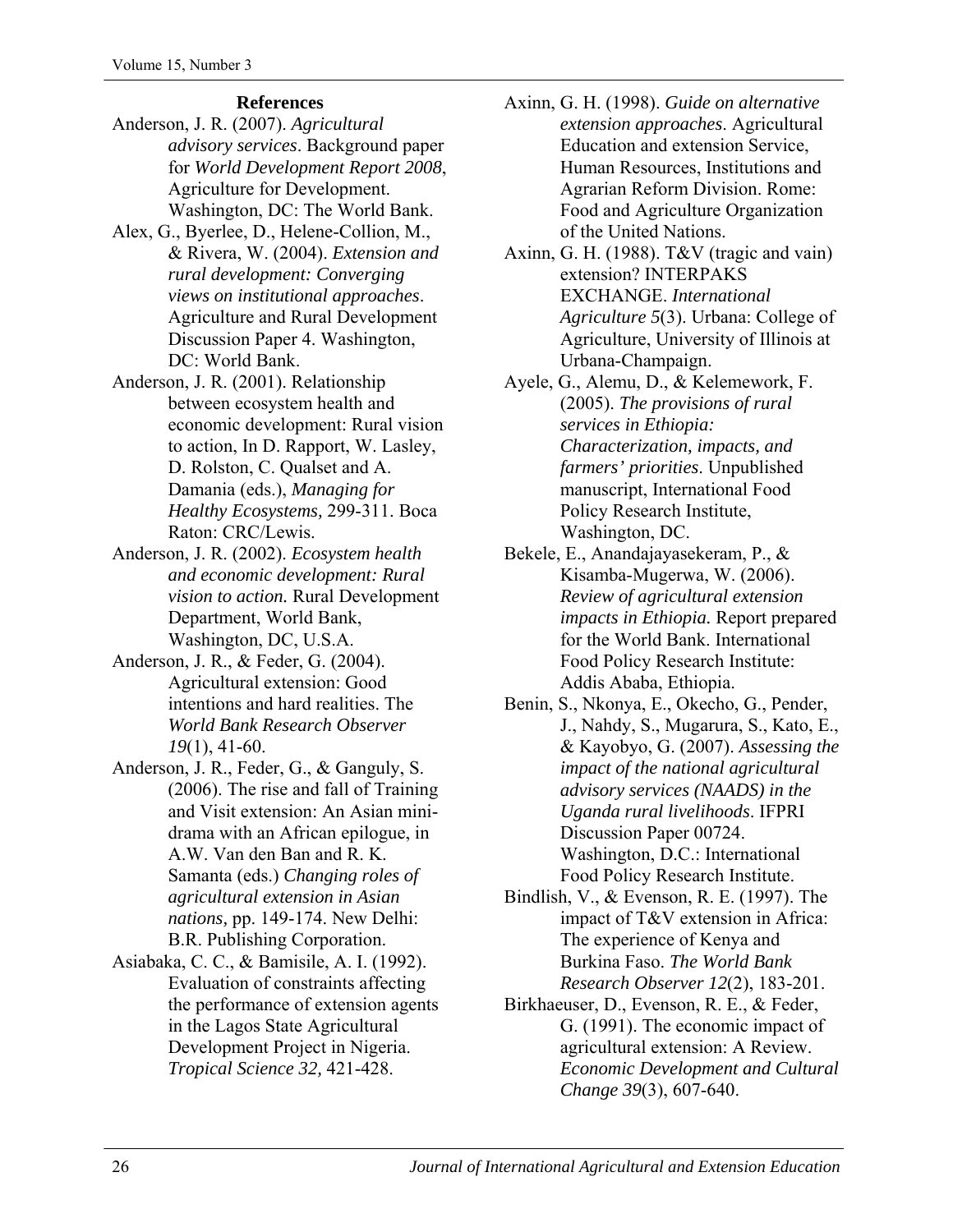- Birner, R., Davis, K., Pender, J., Nkonya, E., Anandajayasekeram, P., Ekboir, J., Mbabu, A., Spielman, D. J., Horna, D., Benin, S., & Kisamba-Mugerwa, W. (2006). *From best practice to best fit: A framework for designing and analyzing agricultural advisory services*. ISNAR Discussion Paper No. 5. Washington, D.C.: IFPRI.
- Braun, A., Jiggins, J., Roling, N., van den Berg, H., & Snijders, P. (2005). *A global survey and review of farmer field school experiences*. Report prepared for the International Food Policy Research Institute. Wageningen: Endelea.
- Cueller, M., Hedland, H., Mbai, J., & Mwangi, J. (2006). *The National Agriculture and Livestock Extension Programme (NALEP) Phase I impact assessment*. Sida Evaluation 06/31. Stockholm: Swedish International Development Cooperation Agency.
- Davis, K. (2006). Farmer field schools: A boon or a bust for extension in Africa? *Journal of International Agricultural and Extension Education 13*(1), 91-97.
- Dejene, A. (1989). The training and visit agricultural extension in rainfed agriculture: Lessons from Ethiopia. *World Development 17*(10), 1674- 1659.
- ECON Analysis. (2005). *Impacts of Extension Services in Rural Mozambique. Consultant report for the 2005 Rural Development Strategy.* Washington D.C.: World Bank.
- Evenson, R. (1997). The economic contributions of agricultural extension to agricultural and rural development. In *Improving agricultural extension: A reference manual*, ed. B. E. Swanson, R. P. Bentz, & A. J. Sofranko. Rome: Food and Agricultural Organization of the United Nations.
- Feder, G., Willet, A., & Zijp, W. (1999). *Agricultural extension—generic challenges and some ingredients for solutions.* The World Bank, Washington, DC.
- Gallagher, K. D., Braun, A. R., & Duveskog, D. (in press). *Demystifying farmer field school concepts*. Manuscript submitted for publication.
- Gautam, M. (2000). *Agricultural extension: The Kenya experience*. An impact evaluation. Washington, DC: The World Bank.
- Gautam, M., & Anderson, J. R. (1999). *Reconsidering the evidence on returns to T&V Extension in Kenya*. Policy Research Working Paper (WPS2098).
- Gêmo, H., Eicher, C. K., & Teclemariam, S. (2005). *Mozambique's experience in building a national extension system*. East Lansing, MI: Michigan State University Press.
- Government of Kenya. (2005). *National agricultural sector extension policy (NASEP).* Nairobi: Ministry of Agriculture; Ministry of Livestock and Fisheries Development and Ministry of Cooperative Development and Marketing.
- Hanson, J. C., & Just, R. E. (2001). The potential for transition to paid extension: Some guiding economic principles. *American Journal of Agricultural Economics 83*(3), 777- 784.
- Khisa, G. (2007). *Farmer field school experience in Kenya*. Presentation at the IFAD TAG Regional Meeting, 8- 10 October, Bukoba, Tanzania.
- MAAIF/NAADS. (2004). *First networking symposium on innovations in agricultural advisory services in sub-Saharan Africa*. 11-14 October, Kampala, Uganda.